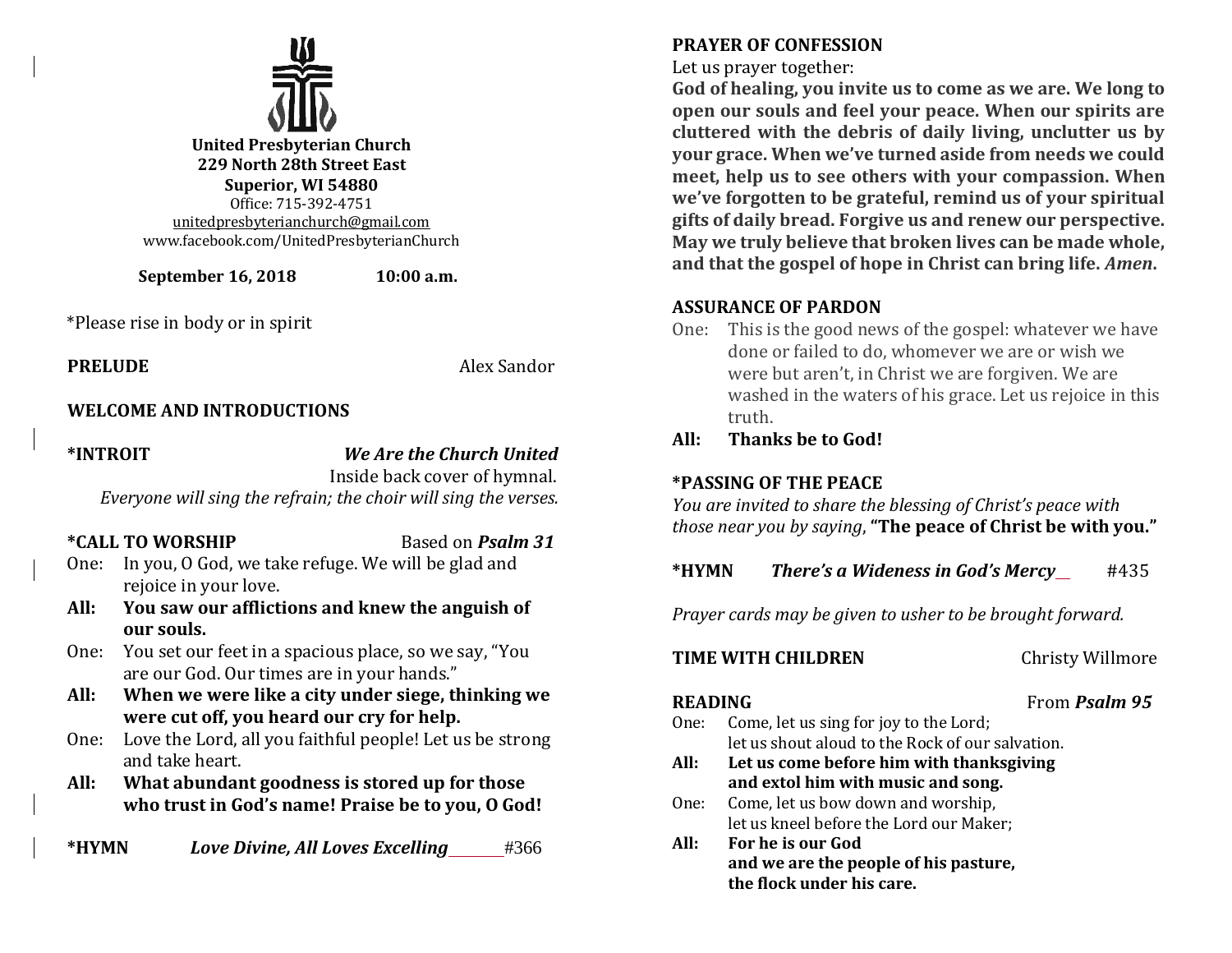| <b>SCRIPTURE READINGS</b><br>New Testament Reading<br><b>Gospel Reading</b> |                              | Deborah Schlacks<br>Colossians 1:3-14<br>Colossians 4:12-13<br><b>Luke 22:41-44</b> |  |
|-----------------------------------------------------------------------------|------------------------------|-------------------------------------------------------------------------------------|--|
| <b>ANTHEM</b>                                                               |                              | <b>Christians All, Com Sing His Praises</b><br>John Carter                          |  |
| <b>SERMON</b>                                                               | Wrestling in Prayer          | Rev. Sara Lund                                                                      |  |
|                                                                             | <b>How Firm a Foundation</b> | #463                                                                                |  |

### **OFFERING**

 **MOMENT FOR MISSION** *Global Witness Offering*  **OFFERTORY \*DOXOLOGY Praise God from whom all blessings flow, Praise God, all creatures here below, Praise God above, ye heavenly host, Creator, Christ and Holy Ghost.**

## **\*PRAYER OF DEDICATION**

One: Let us pray together.

 **All: All good gifts come from you, O God, and are a trust from you. With gratitude we present these offerings and offer ourselves to your service, in union with Christ. By your Spirit multiply the impact of these gifts and of our lives as Christians.** *Amen***.**

**TIME FOR PRAYER PRAYERS TO BE SHARED SILENT PRAYER PASTORAL PRAYER**

### **LORD'S PRAYER**

**All: Our Father, who art in heaven, Hallowed be thy name. Thy kingdom come. Thy will be done, on earth as it is in heaven. Give us this day our daily bread, and forgive us our debts as we forgive our debtors. And lead us not into temptation, but deliver us from evil. For thine is the kingdom, and the power and the glory, forever. Amen.**

## **ANNOUNCEMENTS ABOUT OUR LIFE TOGETHER**

| *CLOSING HYMN | <b>Take My Life</b> | #697 |
|---------------|---------------------|------|
|               |                     |      |

### **\*BENEDICTION**

### **\*POSTLUDE**

## **NEW TESTAMENT READING** *Colossians 1:3-14*

We always thank God, the Father of our Lord Jesus Christ, when we pray for you, because we have heard of your faith in Christ Jesus and of the love you have for all God's people the faith and love that spring from the hope stored up for you in heaven and about which you have already heard in the true message of the gospel that has come to you. In the same way, the gospel is bearing fruit and growing throughout the whole world—just as it has been doing among you since the day you heard it and truly understood God's grace. You learned it from Epaphras, our dear fellow servant, who is a faithful minister of Christ on our behalf, and who also told us of your love in the Spirit.

 For this reason, since the day we heard about you, we have not stopped praying for you. We continually ask God to fill you with the knowledge of his will through all the wisdom and understanding that the Spirit gives, so that you may live a life worthy of the Lord and please him in every way: bearing fruit in every good work, growing in the knowledge of God, being strengthened with all power according to his glorious might so that you may have great endurance and patience,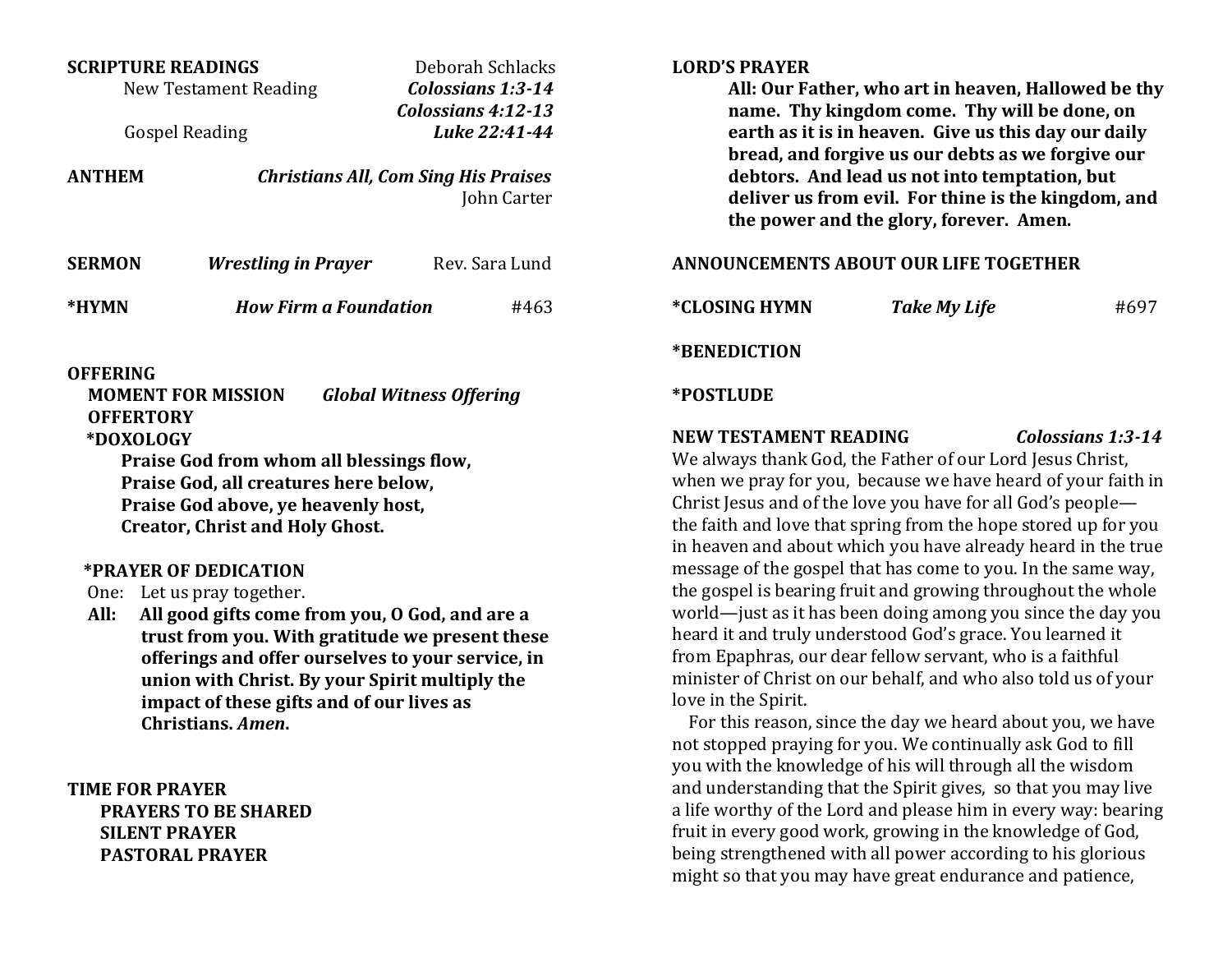and giving joyful thanks to the Father, who has qualified you to share in the inheritance of his holy people in the kingdom of light. For he has rescued us from the dominion of darkness and brought us into the kingdom of the Son he loves, in whom we have redemption, the forgiveness of sins.

## **Colossians 4:12-13**

 Epaphras, who is one of you and a servant of Christ Jesus, sends greetings. He is always wrestling in prayer for you, that you may stand firm in all the will of God, mature and fully assured. I vouch for him that he is working hard for you and for those at Laodicea and Hierapolis.

### **GOSPEL READING** *Luke 22:41-44*

 Jesus withdrew about a stone's throw beyond them, knelt down and prayed, "Father, if you are willing, take this cup from me; yet not my will, but yours be done."

An angel from heaven appeared to him and strengthened him. And being in anguish, he prayed more earnestly, and his sweat was like drops of blood falling to the ground.

# **United Presbyterian Church Weekly Calendar**

### **SUNDAY 9/16**

0:00 a.m. Choir Rehearsal Happy Birthday-Marcy Price **10:00 a.m. Worship The Trent Sicorski** *4:00 p.m. Community Dinner* 6:00 p.m. Scout Meeting 

MONDAY 9/17

### **4:30 p.m. Finance Committee 5:15 p.m. Handbell Rehearsal**

6:00 p.m. Scouts Popcorn Kickoff for New Members

TUESDAY 9/18 8:00 a.m. Exercise Class

WEDNESDAY 9/19

*1:00 – 3:00 p.m. Caregivers Workshop* 4:00 – 6:00 p.m. CSA Pick-up Happy Birthday-Alicia Willoughby

THURSDAY 9/20 **10:00 a.m. Quilting Group 5:30 p.m. Session Meeting**

 $\overline{a}$ 

Happy Birthday-Patricia Johnson

FRIDAY 9/21 8:00 a.m. Exercise Class

Happy Birthday-Paul Waite

SATURDAY 9/22 *11:00 a.m. Fellowship Hall Reserved - Johnson* Happy Birthday-Jake Anderson